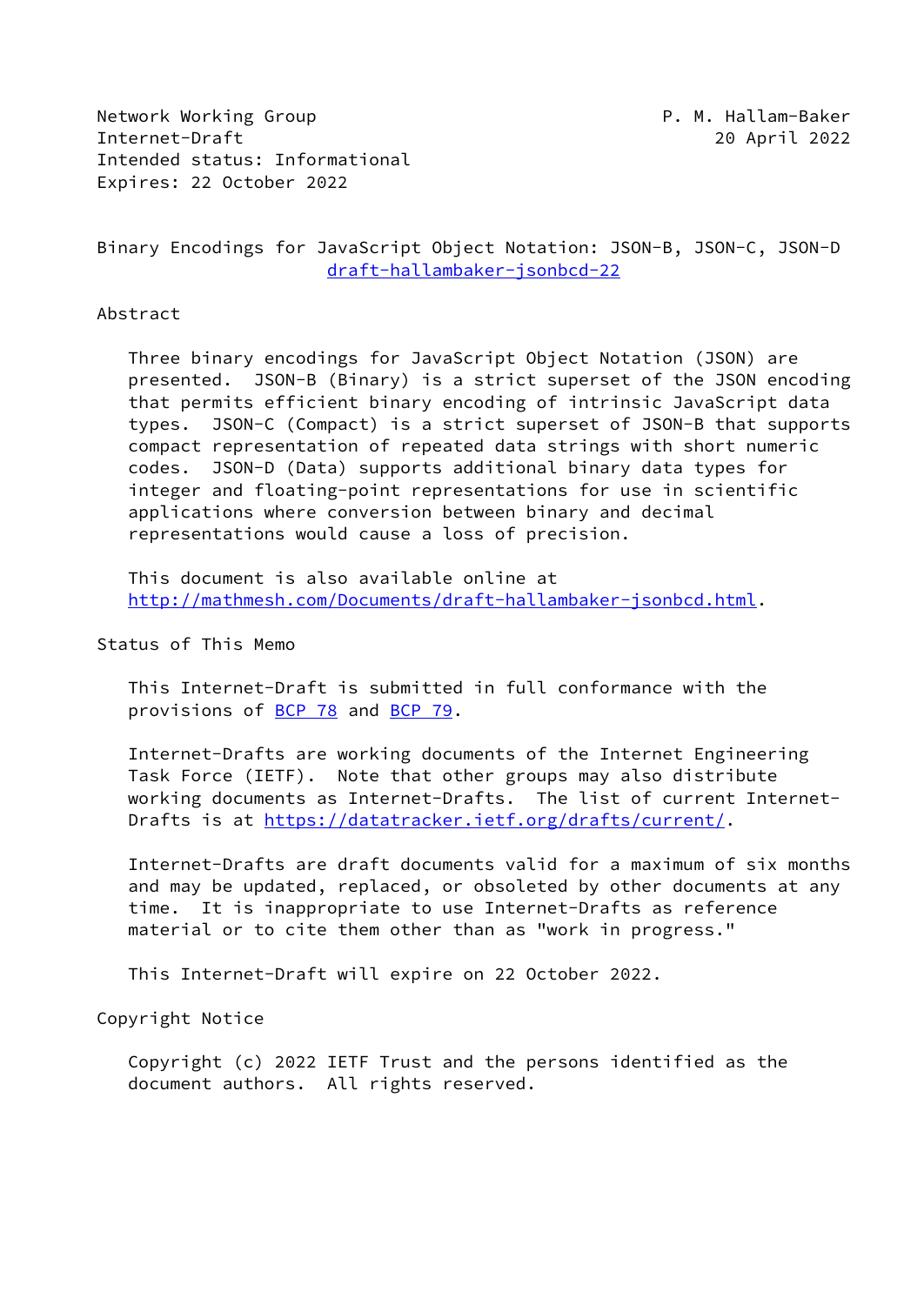<span id="page-1-1"></span>

| Internet-Draft | JSON-B, JSON-C, JSON-D |  |  | April 2022 |  |
|----------------|------------------------|--|--|------------|--|
|----------------|------------------------|--|--|------------|--|

This document is subject to **[BCP 78](https://datatracker.ietf.org/doc/pdf/bcp78)** and the IETF Trust's Legal Provisions Relating to IETF Documents ([https://trustee.ietf.org/](https://trustee.ietf.org/license-info) [license-info](https://trustee.ietf.org/license-info)) in effect on the date of publication of this document. Please review these documents carefully, as they describe your rights and restrictions with respect to this document.

Table of Contents

|  |  |  | $\overline{2}$                                                                             |
|--|--|--|--------------------------------------------------------------------------------------------|
|  |  |  | $\overline{3}$                                                                             |
|  |  |  | $\overline{4}$                                                                             |
|  |  |  | $\overline{4}$                                                                             |
|  |  |  | $\overline{4}$                                                                             |
|  |  |  | $\overline{5}$                                                                             |
|  |  |  | $\overline{5}$                                                                             |
|  |  |  | $\overline{5}$                                                                             |
|  |  |  | $\overline{1}$                                                                             |
|  |  |  | <u>୨</u>                                                                                   |
|  |  |  | 10                                                                                         |
|  |  |  | 11                                                                                         |
|  |  |  | 12                                                                                         |
|  |  |  | 13                                                                                         |
|  |  |  | 15                                                                                         |
|  |  |  | 15                                                                                         |
|  |  |  | 16                                                                                         |
|  |  |  | 17                                                                                         |
|  |  |  | 17                                                                                         |
|  |  |  | 17                                                                                         |
|  |  |  | 18                                                                                         |
|  |  |  | 18                                                                                         |
|  |  |  | 19                                                                                         |
|  |  |  | Requirements Language<br>$2.3$ . Related Specifications<br>8. JSON-BCD Application Binding |

# <span id="page-1-0"></span>[1](#page-1-0). Introduction

 JavaScript Object Notation (JSON) is a simple text encoding for the JavaScript Data model that has found wide application beyond its original field of use. In particular JSON has rapidly become a preferred encoding for Web Services.

 JSON encoding supports just four fundamental data types (integer, floating point, string and boolean), arrays and objects which consist of a list of tag-value pairs.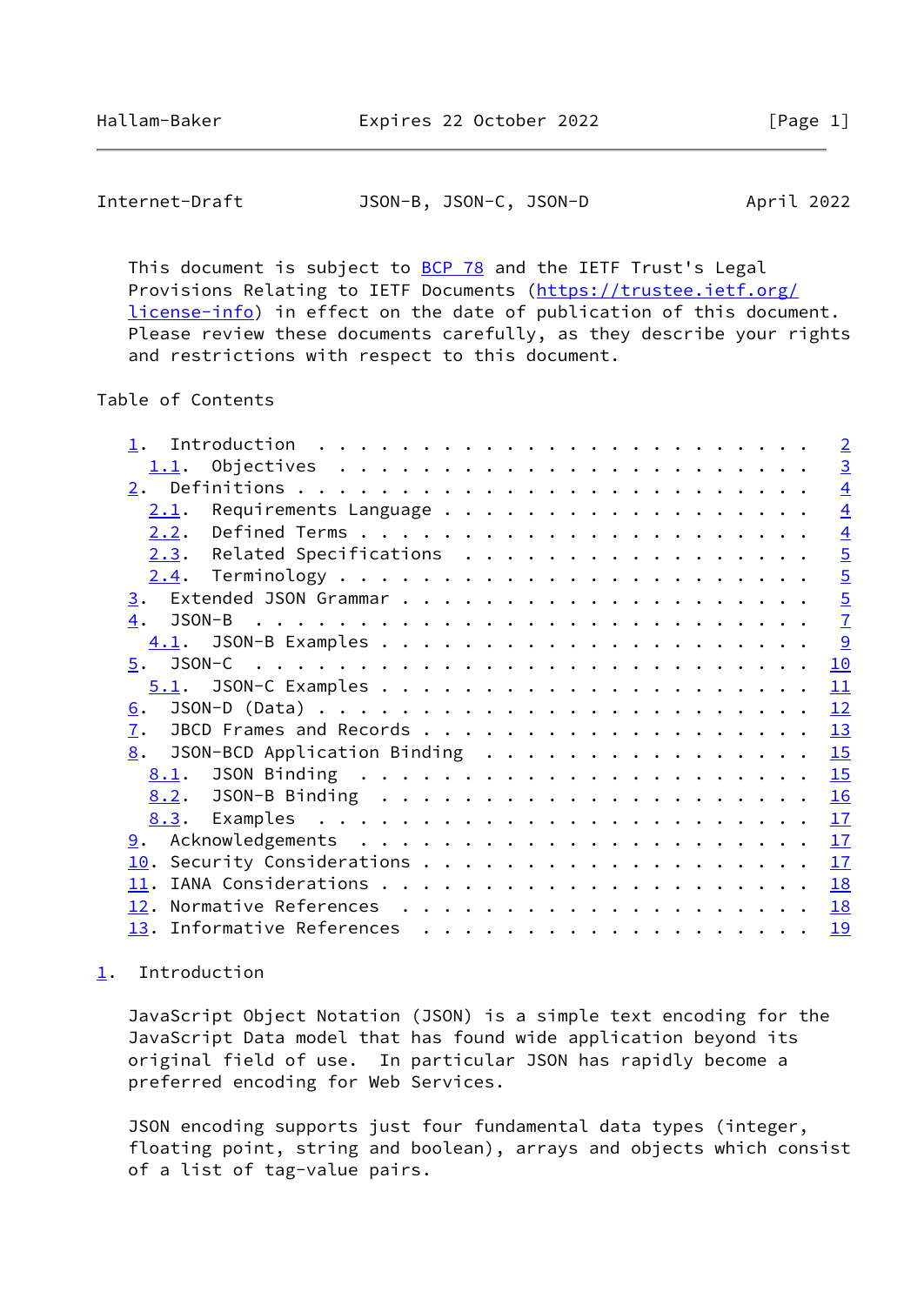Hallam-Baker **Expires 22 October 2022** [Page 2]

<span id="page-2-1"></span>Internet-Draft JSON-B, JSON-C, JSON-D April 2022

 Although the JSON encoding is sufficient for many purposes it is not always efficient. In particular there is no efficient representation for blocks of binary data. Use of base64 encoding increases data volume by 33%. This overhead increases exponentially in applications where nested binary encodings are required making use of JSON encoding unsatisfactory in cryptographic applications where nested binary structures are frequently required.

 Another source of inefficiency in JSON encoding is the repeated occurrence of object tags. A JSON encoding containing an array of a hundred objects such as {"first":1,"second":2} will contain a hundred occurrences of the string "first" (seven bytes) and a hundred occurrences of the string "second" (eight bytes). Using two byte code sequences in place of strings allows a saving of 11 bytes per object without loss of information, a saving of 50%.

 A third objection to the use of JSON encoding is that floating point numbers can only be represented in decimal form and this necessarily involves a loss of precision when converting between binary and decimal representations. While such issues are rarely important in network applications they can be critical in scientific applications. It is not acceptable for saving and restoring a data set to change the result of a calculation.

# <span id="page-2-0"></span>[1.1](#page-2-0). Objectives

 The following were identified as core objectives for a binary JSON encoding:

- \* Easy to convert existing encoders and decoders to add binary support
- \* Efficient encoding of binary data
- \* Ability to convert from JSON to binary encoding in a streaming mode (i.e. without reading the entire binary data block before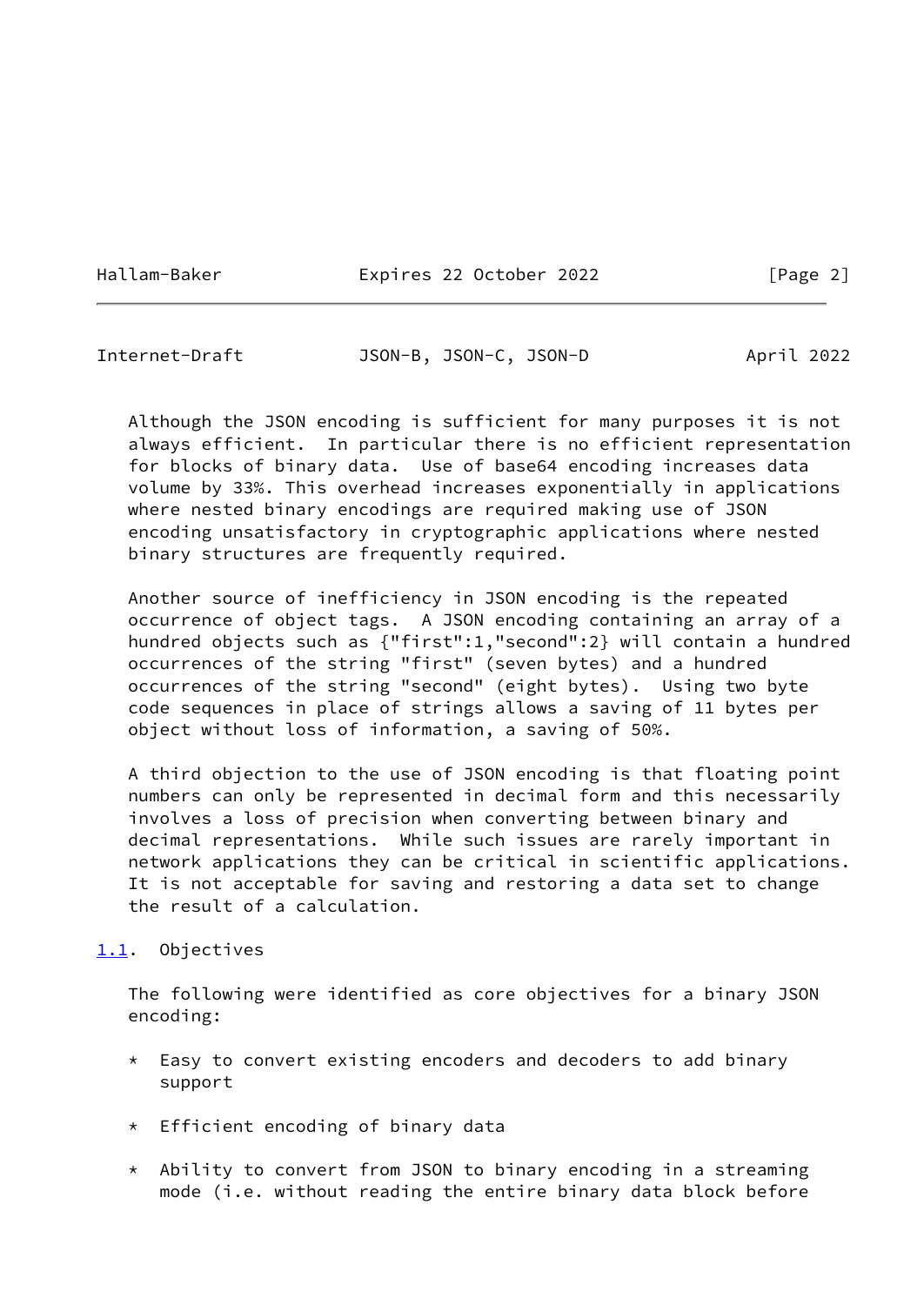beginning encoding.

- \* Lossless encoding of JavaScript data types
- \* The ability to support JSON tag compression and extended data types are considered desirable but not essential for typical network applications.

Three binary encodings are defined:

JSON-B (Binary) Encodes JSON data in binary. Only the JavaScript

| Hallam-Baker<br>Expires 22 October 2022 | [Page 3] |
|-----------------------------------------|----------|
|-----------------------------------------|----------|

<span id="page-3-1"></span>Internet-Draft JSON-B, JSON-C, JSON-D April 2022

 data model is supported (i.e. atomic types are integers, double or string). Integers may be 8, 16, 32 or 64 bits either signed or unsigned. Floating points are IEEE 754 binary64 format [[IEEE754\]](#page-19-4). Supports chunked encoding for binary and UTF-8 string types.

- JSON-C (Compact) As JSON-B but with support for representing JSON tags in numeric code form (16 bit code space). This is done for both compact encoding and to allow simplification of encoders/ decoders in constrained environments. Codes may be defined inline or by reference to a known dictionary of codes referenced via a digest value.
- JSON-D (Data) As JSON-C but with support for representing additional data types without loss of precision. In particular other IEEE 754 floating point formats, both binary and decimal and Intel's 80 bit floating point, plus 128 bit integers and bignum integers.

 Each encoding is a proper superset of JSON, JSON-C is a proper superset of JSON-B and JSON-D is a proper superset of JSON-C. Thus a single decoder MAY be used for all three new encodings and for JSON. Figure 1 shows these relationships graphically:

 (Artwork only available as svg: No external link available, see [draft-hallambaker-jsonbcd-22](https://datatracker.ietf.org/doc/pdf/draft-hallambaker-jsonbcd-22).html for artwork.)

Figure 1: Encoding Relationships.

<span id="page-3-0"></span>[2](#page-3-0). Definitions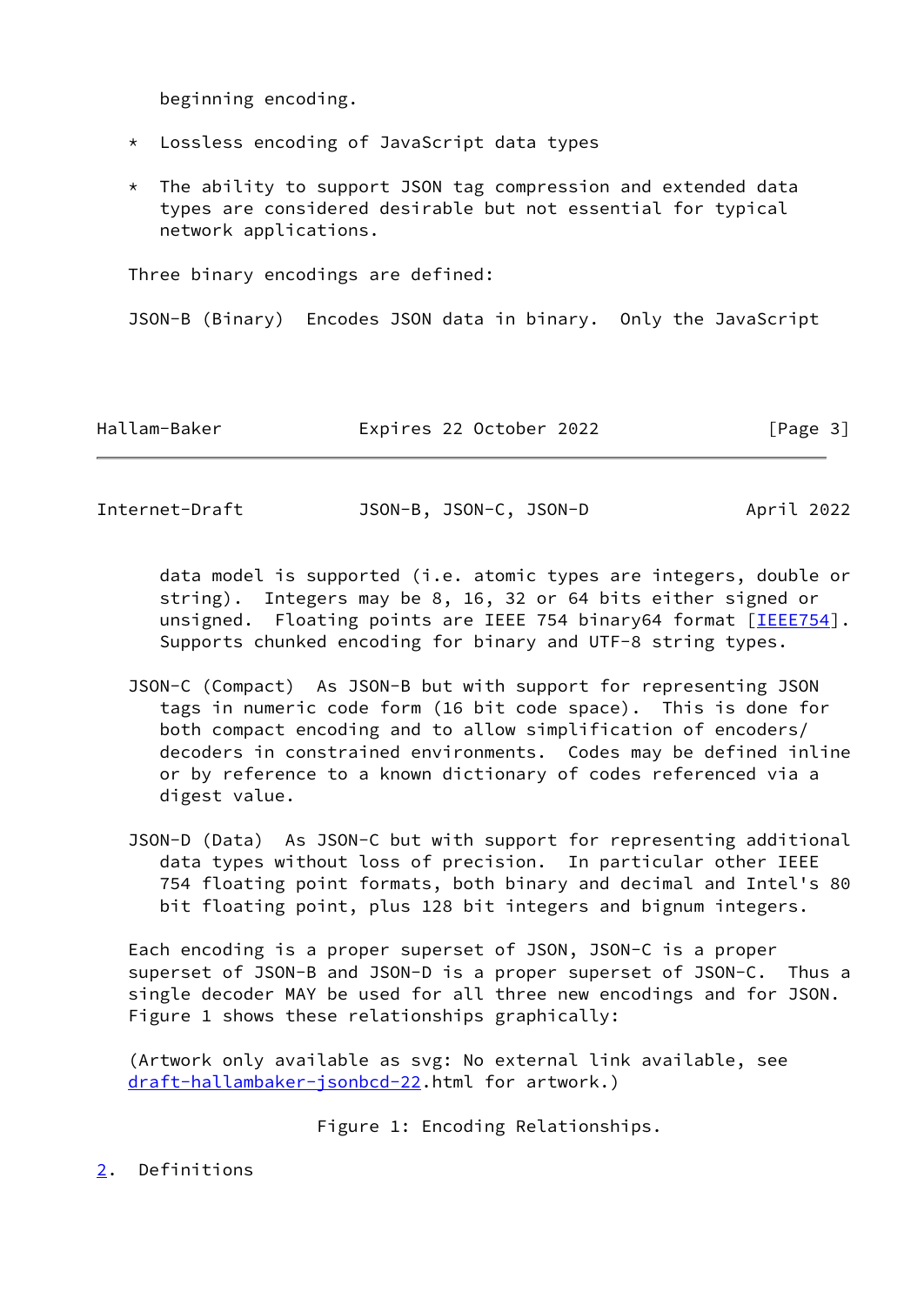This section presents the related specifications and standard, the terms that are used as terms of art within the documents and the terms used as requirements language.

<span id="page-4-0"></span>[2.1](#page-4-0). Requirements Language

 The key words "MUST", "MUST NOT", "REQUIRED", "SHALL", "SHALL NOT", "SHOULD", "SHOULD NOT", "RECOMMENDED", "MAY", and "OPTIONAL" in this document are to be interpreted as described in [\[RFC2119](https://datatracker.ietf.org/doc/pdf/rfc2119)].

<span id="page-4-1"></span>[2.2](#page-4-1). Defined Terms

 The terms of art used in this document are described in the \_Mesh Architecture Guide\_ [\[draft-hallambaker-mesh-architecture](https://datatracker.ietf.org/doc/pdf/draft-hallambaker-mesh-architecture)].

| Hallam-Baker | Expires 22 October 2022 | [Page 4] |
|--------------|-------------------------|----------|
|--------------|-------------------------|----------|

<span id="page-4-3"></span>

| Internet-Draft | JSON-B, JSON-C, JSON-D | April 2022 |
|----------------|------------------------|------------|
|----------------|------------------------|------------|

<span id="page-4-2"></span>[2.3](#page-4-2). Related Specifications

 The JSON-B, JSON-C and JSON-D encodings are all based on the JSON grammar [\[RFC7159](https://datatracker.ietf.org/doc/pdf/rfc7159)]. IEEE 754 Floating Point Standard is used for encoding floating point numbers [\[IEEE754](#page-19-4)],

<span id="page-4-4"></span>[2.4](#page-4-4). Terminology

No new terms of art are defined

<span id="page-4-5"></span>[3](#page-4-5). Extended JSON Grammar

 The JSON-B, JSON-C and JSON-D encodings are all based on the JSON grammar [\[RFC7159](https://datatracker.ietf.org/doc/pdf/rfc7159)] using the same syntactic structure but different lexical encodings.

 JSON-B0 and JSON-C0 replace the JSON lexical encodings for strings and numbers with binary encodings. JSON-B1 and JSON-C1 allow either lexical encoding to be used. Thus, any valid JSON encoding is a valid JSON-B1 or JSON-C1 encoding.

The grammar of JSON-B, JSON-C and JSON-D is a superset of the JSON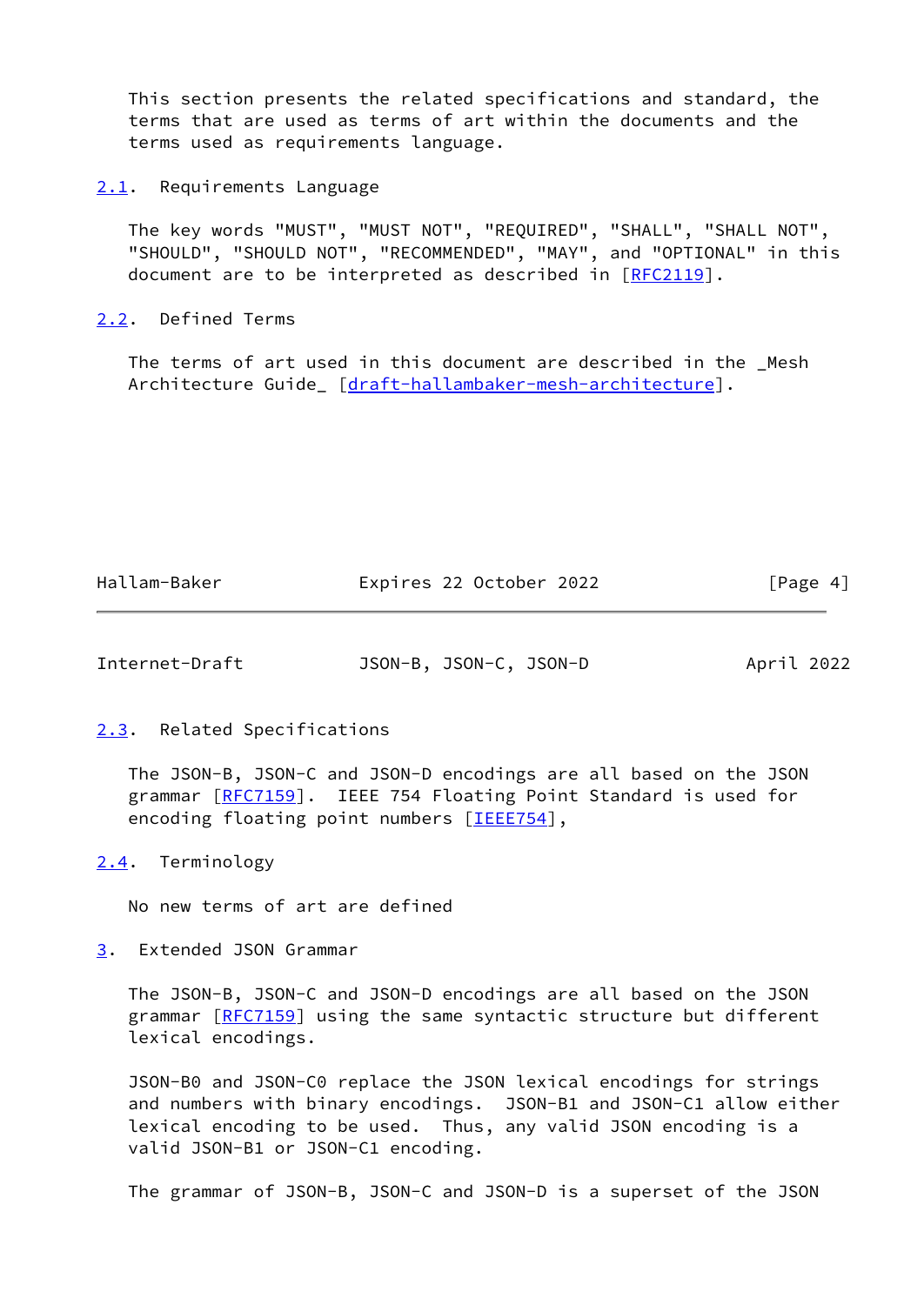grammar. The following productions are added to the grammar:

- x-value Binary encodings for data values. As the binary value encodings are all self-delimiting
- x-member An object member where the value is specified as an X-value and thus does not require a value-separator.

b-value Binary data encodings defined in JSON-B.

- b-string Defined length string encoding defined in JSON-B.
- c-def Tag code definition defined in JSON-C. These may only appear before the beginning of an Object or Array and before any preceding white space.
- c-tag Tag code value defined in JSON-C.
- d-value Additional binary data encodings defined in JSON-D for use in scientific data applications.

 The JSON grammar is modified to permit the use of x-value productions in place of ( value value-separator ) :

| Hallam-Baker                                         | Expires 22 October 2022                                                    | [Page $5$ ] |
|------------------------------------------------------|----------------------------------------------------------------------------|-------------|
| Internet-Draft                                       | JSON-B, JSON-C, JSON-D                                                     | April 2022  |
| $JSON-text = (object / array)$                       |                                                                            |             |
| object = $*$ cdef begin-object [                     | *( member value-separator   x-member )<br>(member   x-member) ] end-object |             |
| member = $tag$ value<br>$x$ -member = tag $x$ -value |                                                                            |             |
|                                                      | $tag$ = string name-separator   b-string   c-tag                           |             |
| (value   x-value) ] end-array                        | array = *cdef begin-array [ $\star$ (value value-separator   x-value )     |             |
| $x$ -value = b-value / d-value                       |                                                                            |             |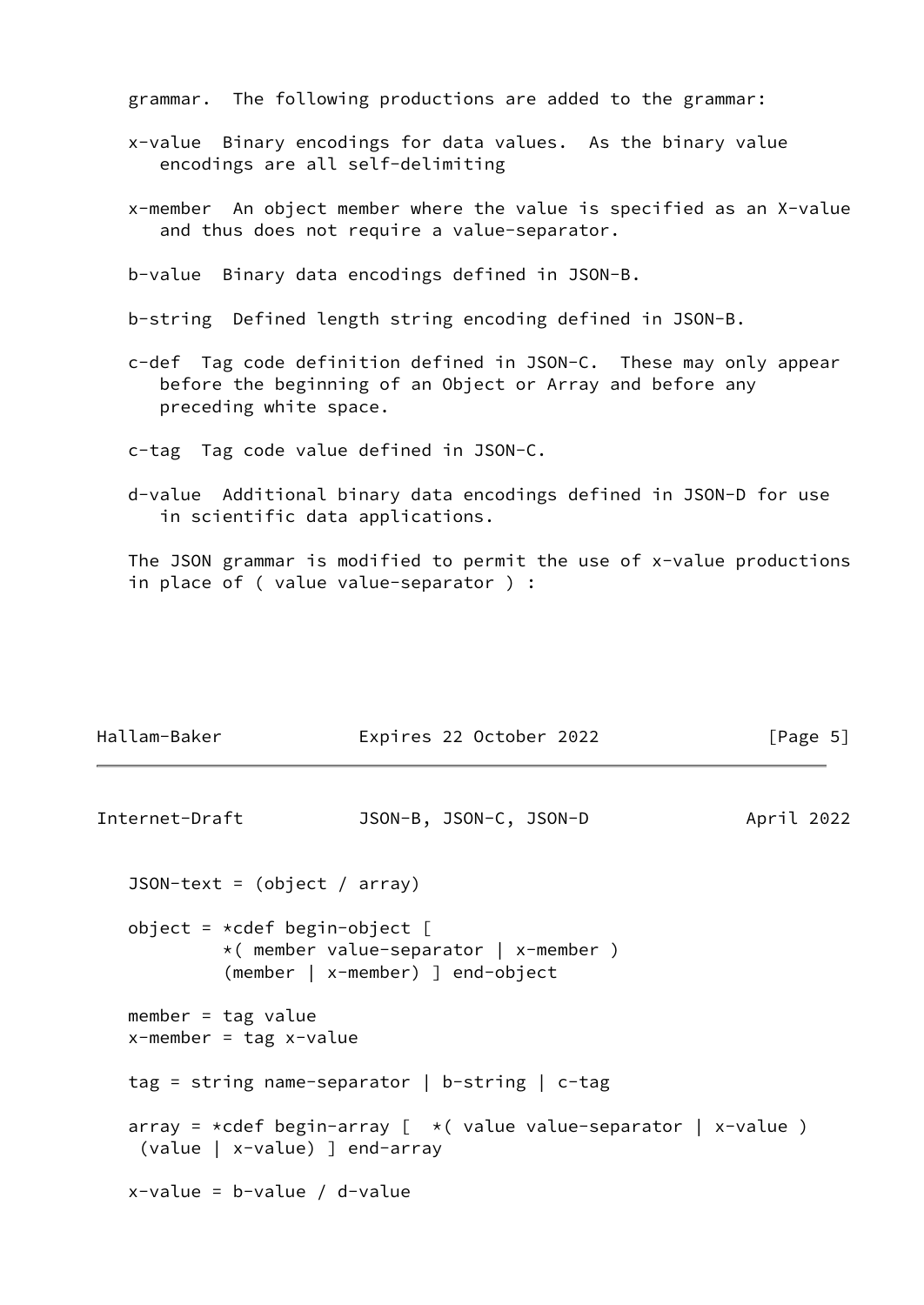```
 value = false / null / true / object / array / number / string
   name-separator = ws %x3A ws ; : colon
   value-separator = ws %x2C ws ; , comma
   The following lexical values are unchanged:
   begin-array = ws %x5B ws ; [ left square bracket
 begin-object = ws %x7B ws ; { left curly bracket
 end-array = ws %x5D ws ; ] right square bracket
 end-object = ws %x7D ws ; } right curly bracket
  ws = * ( %x20 %x09 %x0A %x0D )
   false = %x66.61.6c.73.65 ; false
   null = %x6e.75.6c.6c ; null
   true = %x74.72.75.65 ; true
```
The productions number and string are defined as before:

Hallam-Baker Expires 22 October 2022 [Page 6]

<span id="page-6-0"></span>Internet-Draft JSON-B, JSON-C, JSON-D April 2022

```
 number = [ minus ] int [ frac ] [ exp ]
  decimal-point = %x2E ; .
 digit1-9 = %x31-39 ; 1-9
 e = %x65 / %x45 ; e E
  exp = e [ minus / plus ] 1*DIGIT
   frac = decimal-point 1*DIGIT
  int = zero / ( digit1-9 * DIGIT)minus = %x2D ; -
```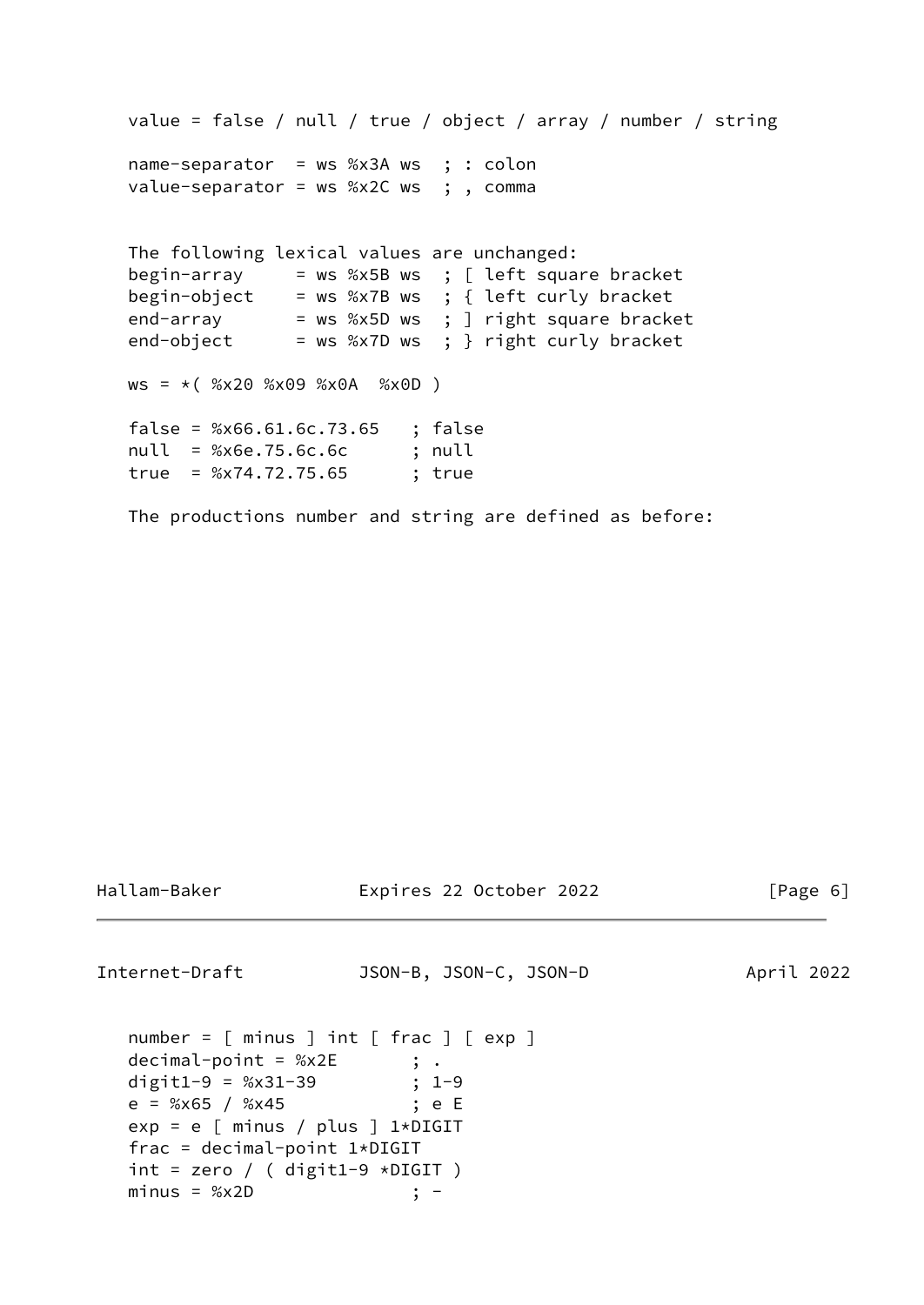```
 plus = %x2B ; +
    zero = %x30 ; 0
    string = quotation-mark *char quotation-mark
   char = unescaped / escape ( %x22 / %x5C / %x2F / %x62 / %x66 /
   %x6E / %x72 / %x74 / %x75 4HEXDIG )
  escape = %x5C \qquad; \,<br>quotation-mark = %x22 \qquad : "
  quotation-mark = %x22 unescaped = %x20-21 / %x23-5B / %x5D-10FFFF
4. JSON-B
   The JSON-B encoding defines the b-value and b-string productions:
   b-value = b-atom | b-string | b-data | b-integer |
    b-float
   b-string = *( string-chunk ) string-term
   b-data = *( data-chunk ) data-last
    b-integer = p-int8 | p-int16 | p-int32 | p-int64 | p-bignum16 |
    n-int8 | n-int16 | n-int32 | n-int64 | n-bignum16
  b-float = binary64
```
 The lexical encodings of the productions are defined in the following tables where the column 'tag' specifies the byte code that begins the production, 'Fixed' specifies the number of data bytes that follow and 'Length' specifies the number of bytes used to define the length of a variable length field following the data bytes:

|                               |                                      | Production   Tag   Fixed   Length   Data Description |
|-------------------------------|--------------------------------------|------------------------------------------------------|
| string-term   $\times 80$   - | $\begin{array}{ccc} & 1 \end{array}$ | Terminal String  <br>  8 bit length                  |
| string-term   x81   -         | $\frac{1}{2}$                        | Terminal String                                      |

Hallam-Baker **Expires 22 October 2022** [Page 7]

Internet-Draft JSON-B, JSON-C, JSON-D April 2022

| | | | | 16 bit length |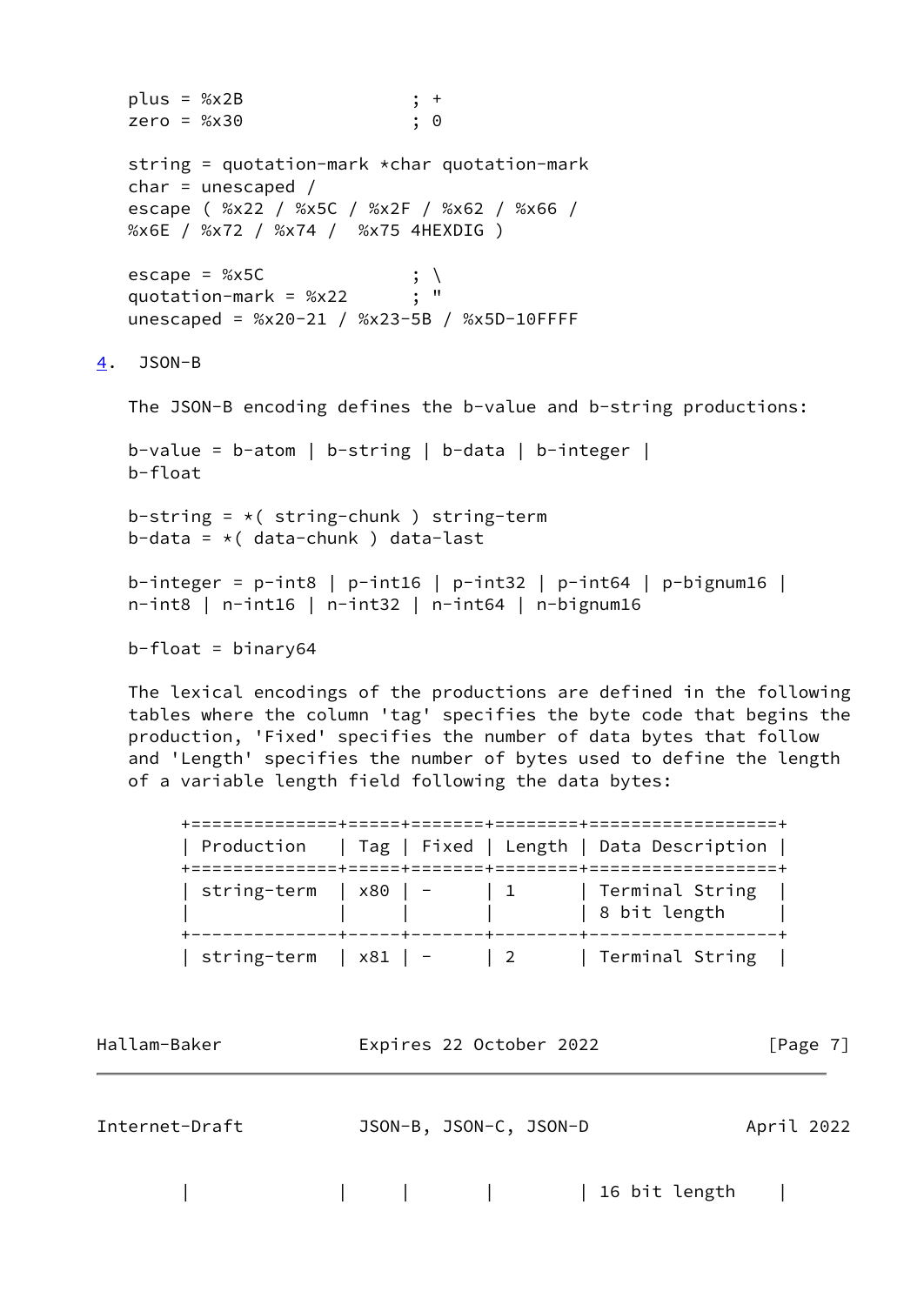| string-term  | x82 | 4              | Terminal String<br>32 bit length |
|--------------|-----|----------------|----------------------------------|
| string-term  | x83 | 8              | Terminal String<br>64 bit length |
| string-chunk | x84 | $\mathbf 1$    | Terminal String<br>8 bit length  |
| string-chunk | x85 | $\overline{2}$ | Terminal String<br>16 bit length |
| string-chunk | x86 | 4              | Terminal String<br>32 bit length |
| string-chunk | x87 | 8              | Terminal String<br>64 bit length |
| data-term    | x88 | $\mathbf{1}$   | Terminal String<br>8 bit length  |
| data-term    | x89 | $\overline{2}$ | Terminal String<br>16 bit length |
| data-term    | x8A | 4              | Terminal String<br>32 bit length |
| data-term    | x8B | 8              | Terminal String<br>64 bit length |
| data-chunk   | X8C | $\mathbf{1}$   | Terminal String<br>8 bit length  |
| data-chunk   | x8D | $\overline{2}$ | Terminal String<br>16 bit length |
| data-chunk   | x8E | 4              | Terminal String<br>32 bit length |
| data-chunk   | x8F | 8              | Terminal String<br>64 bit length |
|              |     |                |                                  |

# Table 1

Table 1: Codes for String and Data items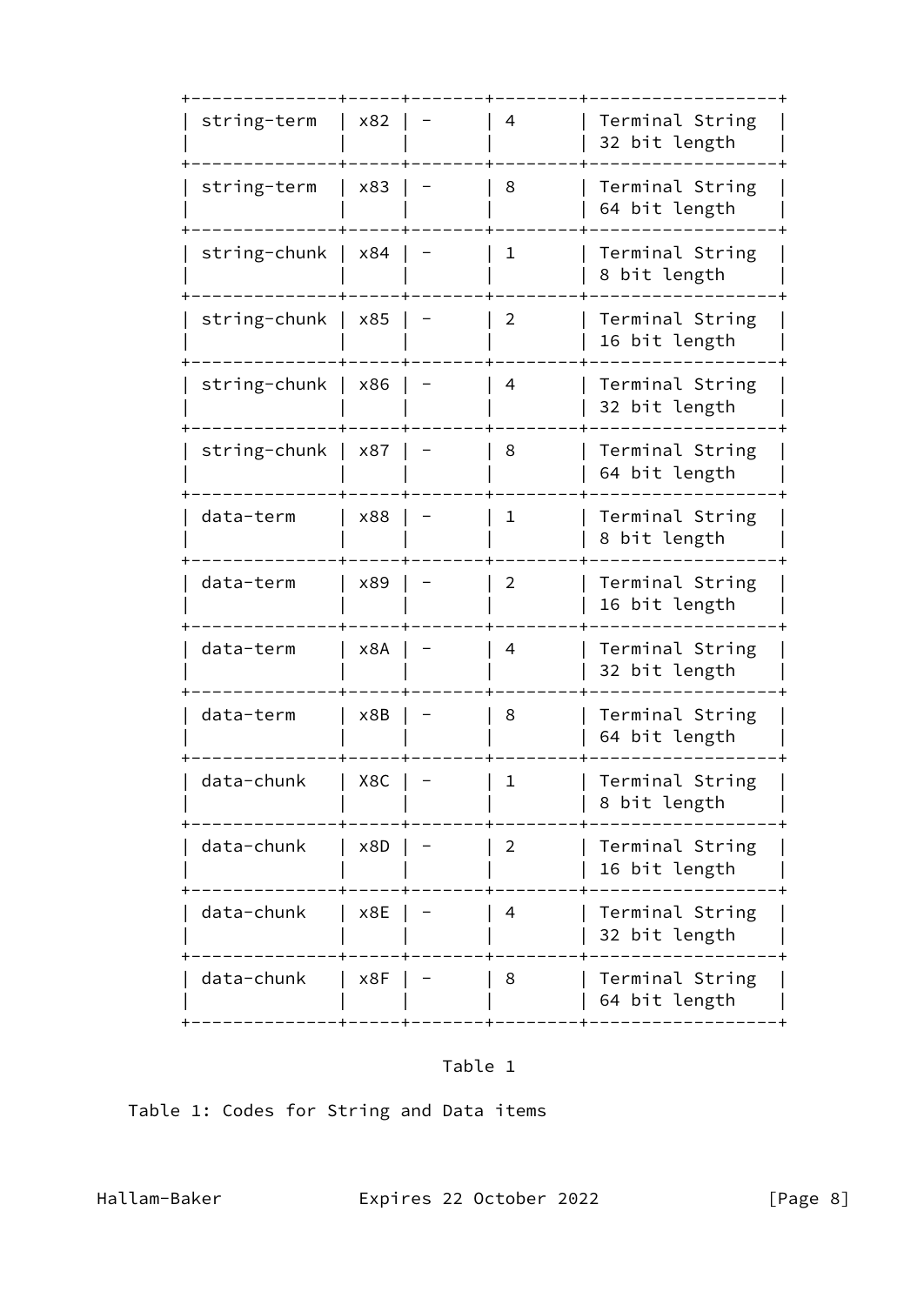<span id="page-9-1"></span>Internet-Draft JSON-B, JSON-C, JSON-D April 2022

| Production    |       | Tag   Fixed    | Length         | Data Description                         |
|---------------|-------|----------------|----------------|------------------------------------------|
| p-int8        | xA0   | 1              |                | Positive 8 bit Integer                   |
| p-int16       | $xa1$ | $\overline{2}$ |                | Positive 16 bit Integer                  |
| p-int32       | xa2   | $\overline{4}$ |                | Positive 32 bit Integer                  |
| p-int64       | xa3   | 8              |                | Positive 64 bit Integer                  |
| p-bignum16    | Xa7   |                | $\overline{2}$ | Positive Bignum                          |
| $n$ -int $8$  | xA8   | $\mathbf 1$    |                | Negative 8 bit Integer                   |
| $n$ -int $16$ | xA9   | $\overline{2}$ |                | Negative 16 bit Integer                  |
| $n$ -int $32$ | xAA   | $\overline{4}$ |                | Negative 32 bit Integer                  |
| $n$ -int $64$ | xAB   | 8              |                | Negative 64 bit Integer                  |
| n-bignum16    | xAF   |                | $\overline{2}$ | Negative Bignum                          |
| binary64      | x92   | 8              |                | IEEE 754 Floating Point<br>Binary 64 bit |
| b-value       | xB0   |                |                | True                                     |
| b-value       | xB1   |                |                | False                                    |
| b-value       | xB2   |                |                | Null                                     |
|               |       |                |                |                                          |

# Table 2

 Table 2: Codes for Integers, 64 Bit Floating Point, Boolean and Null items.

 A data type commonly used in networking that is not defined in this scheme is a datetime representation. To define such a data type, a string containing a date-time value in Internet type format is typically used.

<span id="page-9-0"></span>[4.1](#page-9-0). JSON-B Examples

The following examples show examples of using JSON-B encoding: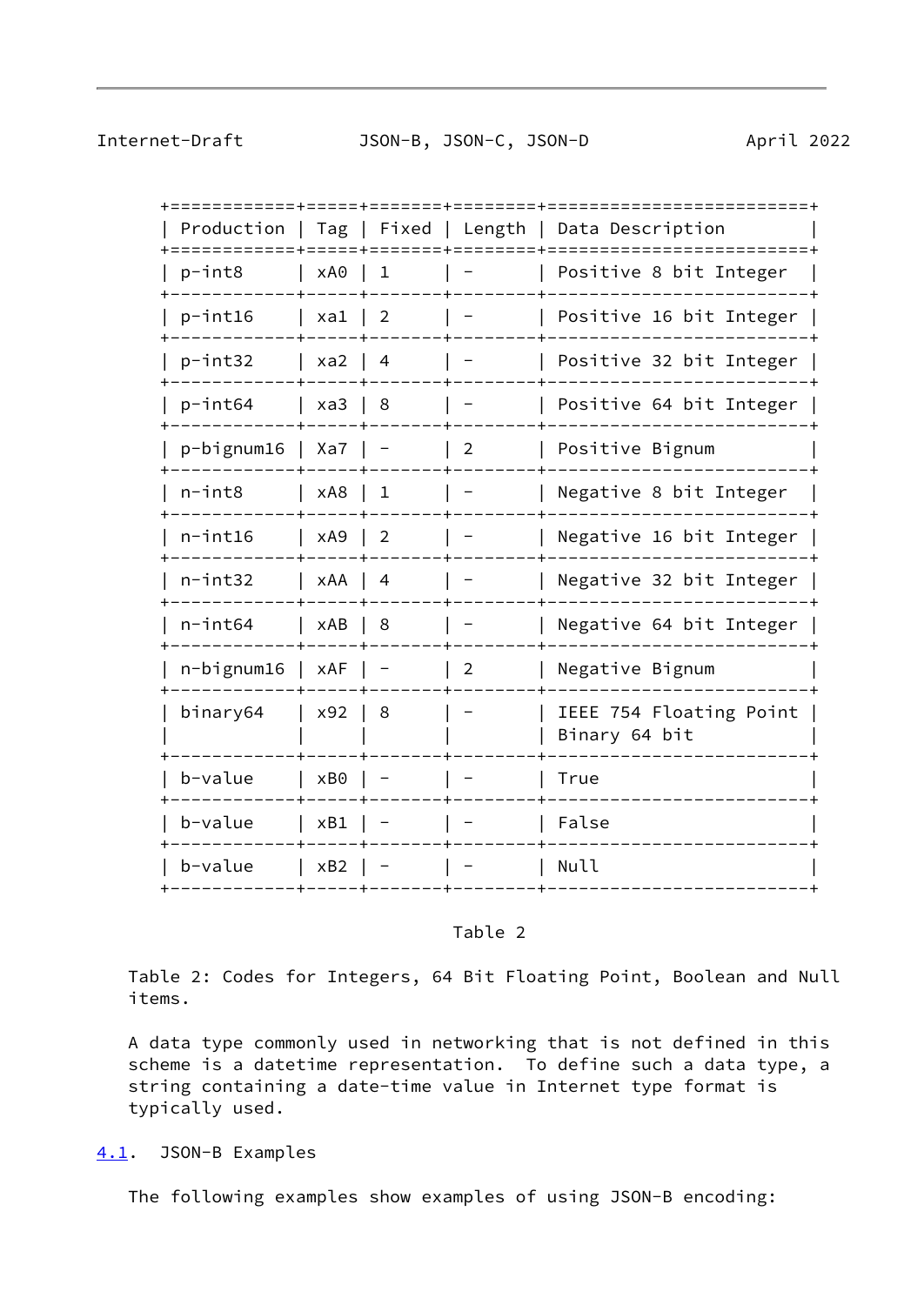<span id="page-10-1"></span>Internet-Draft JSON-B, JSON-C, JSON-D April 2022

|    | A0 2A          |  |                            |  | 42 (as 8 bit integer)   |
|----|----------------|--|----------------------------|--|-------------------------|
|    |                |  |                            |  |                         |
|    | A1 00 2A       |  |                            |  | 42 (as 16 bit integer)  |
|    | A2 00 00 00 2A |  |                            |  | 42 (as 32 bit integer)  |
|    |                |  | A3 00 00 00 00 00 00 00 2A |  | 42 (as 64 bit integer)  |
|    | A5 00 01 42    |  |                            |  | 42 (as Bignum)          |
|    |                |  | 80 05 48 65 6c 6c 6f       |  | "Hello" (single chunk)  |
|    |                |  | 81 00 05 48 65 6c 6c 6f    |  | "Hello" (single chunk)  |
|    |                |  | 84 05 48 65 6c 6c 6f 80 00 |  | "Hello" (as two chunks) |
|    |                |  |                            |  |                         |
|    |                |  | 92 3f f0 00 00 00 00 00 00 |  | 1.0                     |
|    |                |  | 92 40 24 00 00 00 00 00 00 |  | 10.0                    |
|    |                |  | 92 40 09 21 fb 54 44 2e ea |  | 3.14159265359           |
|    |                |  | 92 bf f0 00 00 00 00 00 00 |  | $-1.0$                  |
|    |                |  |                            |  |                         |
| B0 |                |  |                            |  | true                    |
| B1 |                |  |                            |  | false                   |
| B2 |                |  |                            |  | null                    |
|    |                |  |                            |  |                         |

<span id="page-10-0"></span>[5](#page-10-0). JSON-C

 JSON-C (Compressed) permits numeric code values to be substituted for strings and binary data. Tag codes MAY be 8, 16 or 32 bits long encoded in network byte order.

 Tag codes MUST be defined before they are referenced. A Tag code MAY be defined before the corresponding data or string value is used or at the same time that it is used.

 A dictionary is a list of tag code definitions. An encoding MAY incorporate definitions from a dictionary using the dict-hash production. The dict hash production specifies a (positive) offset value to be added to the entries in the dictionary followed by the UDF fingerprint [\[draft-hallambaker-udf](https://datatracker.ietf.org/doc/pdf/draft-hallambaker-udf)] of the dictionary to be used.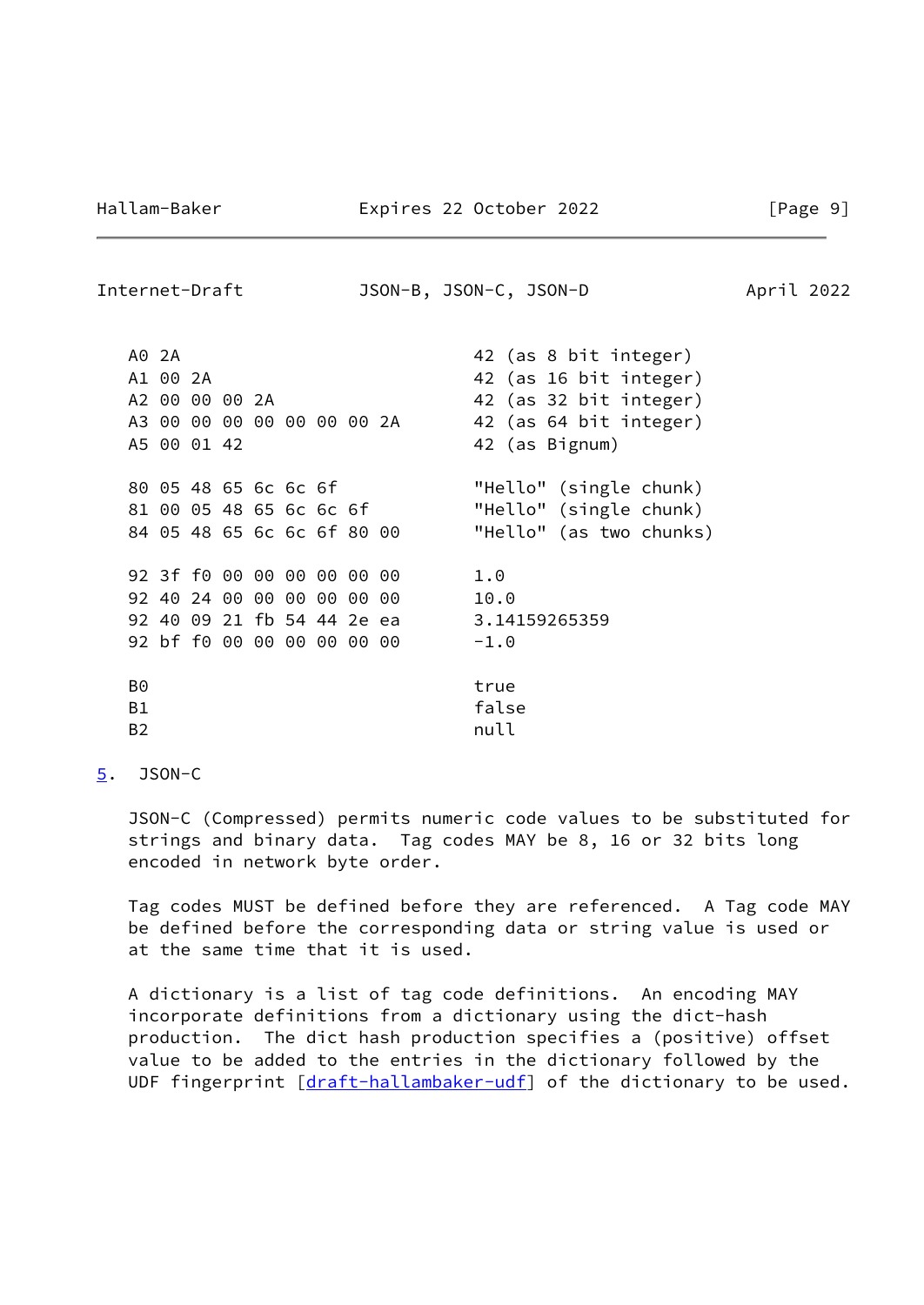Hallam-Baker Expires 22 October 2022 [Page 10]

<span id="page-11-0"></span>Internet-Draft JSON-B, JSON-C, JSON-D April 2022

| + = = = = = = = = = = = + = = = = + = = = = = = = + = = = = = = = = + |                       |                |                                                                 | Production   Tag   Fixed   Length   Data Description |
|-----------------------------------------------------------------------|-----------------------|----------------|-----------------------------------------------------------------|------------------------------------------------------|
| c-tag                                                                 | $\vert$ xC0 $\vert$ 1 |                |                                                                 | 8 bit tag code                                       |
| $c$ -tag                                                              | $\vert$ xC1 $\vert$ 2 |                | $\mathbf{1}$ and $\mathbf{1}$ and $\mathbf{1}$ and $\mathbf{1}$ | 16 bit tag code                                      |
| c-tag                                                                 | $\vert$ xC2 $\vert$ 4 |                |                                                                 | 32 bit tag code                                      |
| c-def                                                                 | $\vert$ xC4 $\vert$ 1 |                |                                                                 | 8 bit tag definition                                 |
| c-def                                                                 | $\vert$ xC5 $\vert$ 2 |                | $\vert \vert$                                                   | 16 bit tag definition                                |
| c-def                                                                 | $\vert$ xC6 $\vert$ 4 |                |                                                                 | 32 bit tag definition                                |
| c-tag                                                                 | xC8   1               |                |                                                                 | 8 bit tag code and<br>definition                     |
| c-tag                                                                 | $\vert$ xC9 $\vert$ 2 |                |                                                                 | 16 bit tag code and<br>definition                    |
| $c$ -tag                                                              | $\vert$ xCA $\vert$ 4 |                |                                                                 | 32 bit tag code and<br>definition                    |
| $c-def$                                                               | $\vert$ xCC $\vert$ 1 |                |                                                                 | 8 bit tag dictionary<br>definition                   |
| $c-def$                                                               | $\vert$ xCD $\vert$ 2 |                |                                                                 | 16 bit tag dictionary<br>definition                  |
| $c-def$                                                               | xCE                   | $\overline{4}$ |                                                                 | 32 bit tag dictionary<br>definition                  |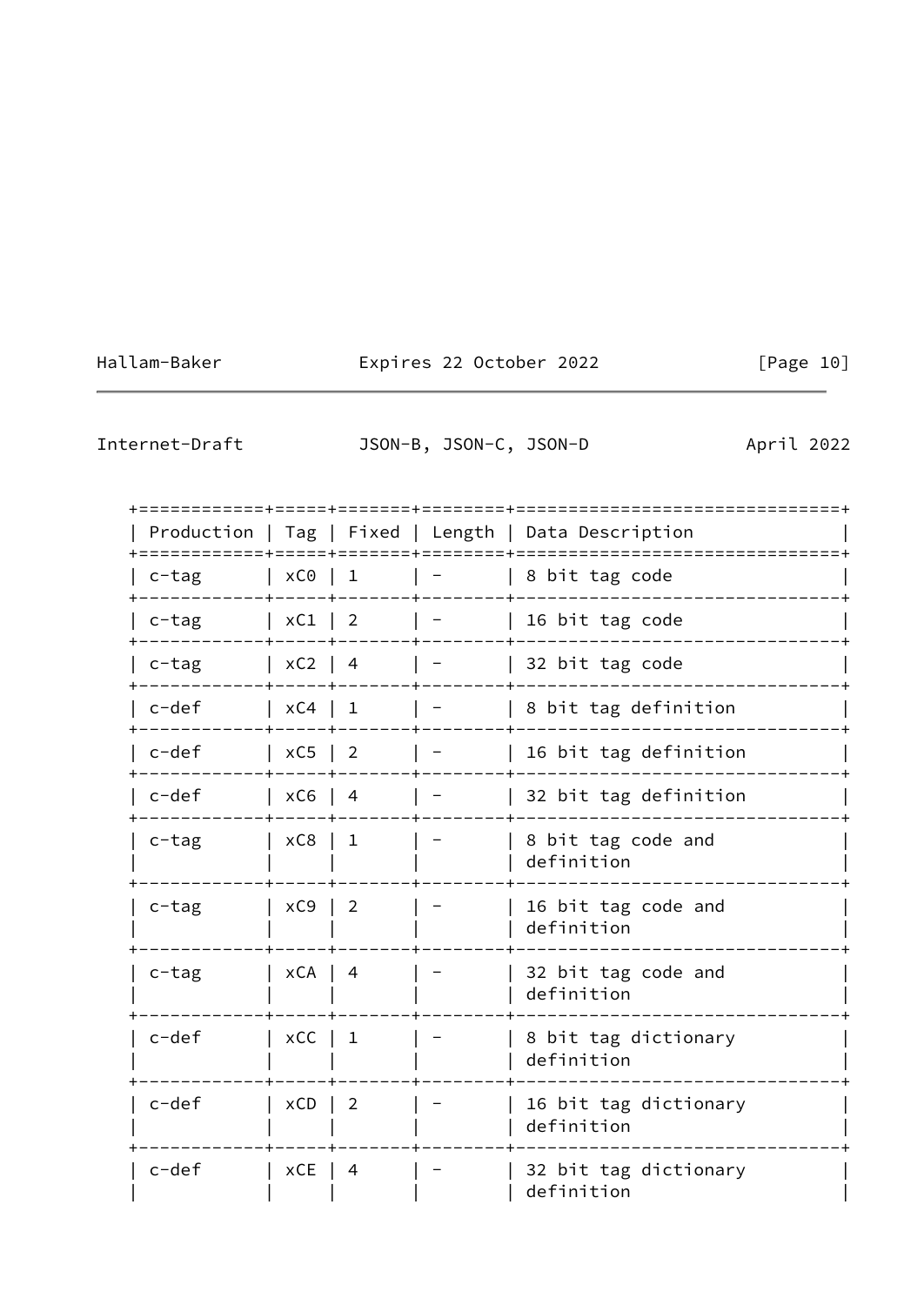| dict-hash   xD0   4 |  | UDF fingerprint of<br>dictionary |  |
|---------------------|--|----------------------------------|--|
|                     |  |                                  |  |

Table 3

Table 3: Codes Used for Compression

 All integer values are encoded in Network Byte Order (most significant byte first).

<span id="page-12-0"></span>[5.1](#page-12-0). JSON-C Examples

The following examples show examples of using JSON-C encoding:

| Hallam-Baker | Expires 22 October 2022 | [Page 11] |
|--------------|-------------------------|-----------|
|              |                         |           |
|              |                         |           |

<span id="page-12-2"></span>Internet-Draft JSON-B, JSON-C, JSON-D April 2022

 C8 20 80 05 48 65 6c 6c 6f "Hello" 20 = "Hello" C4 21 80 05 48 65 6c 6c 6f 21 = "Hello" C0 20 "Hello" C1 00 20 "Hello" D0 00 00 01 00 20 Insert dictionary at code 256 e3 b0 c4 42 98 fc 1c 14 9a fb f4 c8 99 6f b9 24 27 ae 41 e4 64 9b 93 4c a4 95 99 1b 78 52 b8 55 UDF (C4 21 80 05 48 65 6c 6c 6f)

<span id="page-12-1"></span>[6](#page-12-1). JSON-D (Data)

 JSON-B and JSON-C only support the two numeric types defined in the JavaScript data model: Integers and 64 bit floating point values. JSON-D (Data) defines binary encodings for additional data types that are commonly used in scientific applications. These comprise positive and negative 128 bit integers, six additional floating point representations defined by IEEE 754 [\[IEEE754](#page-19-4)] and the Intel extended precision 80 bit floating point representation [\[INTEL](#page-20-2)].

 Should the need arise, even bigger bignums could be defined with the length specified as a 32 bit value permitting bignums of up to 2^35 bits to be represented.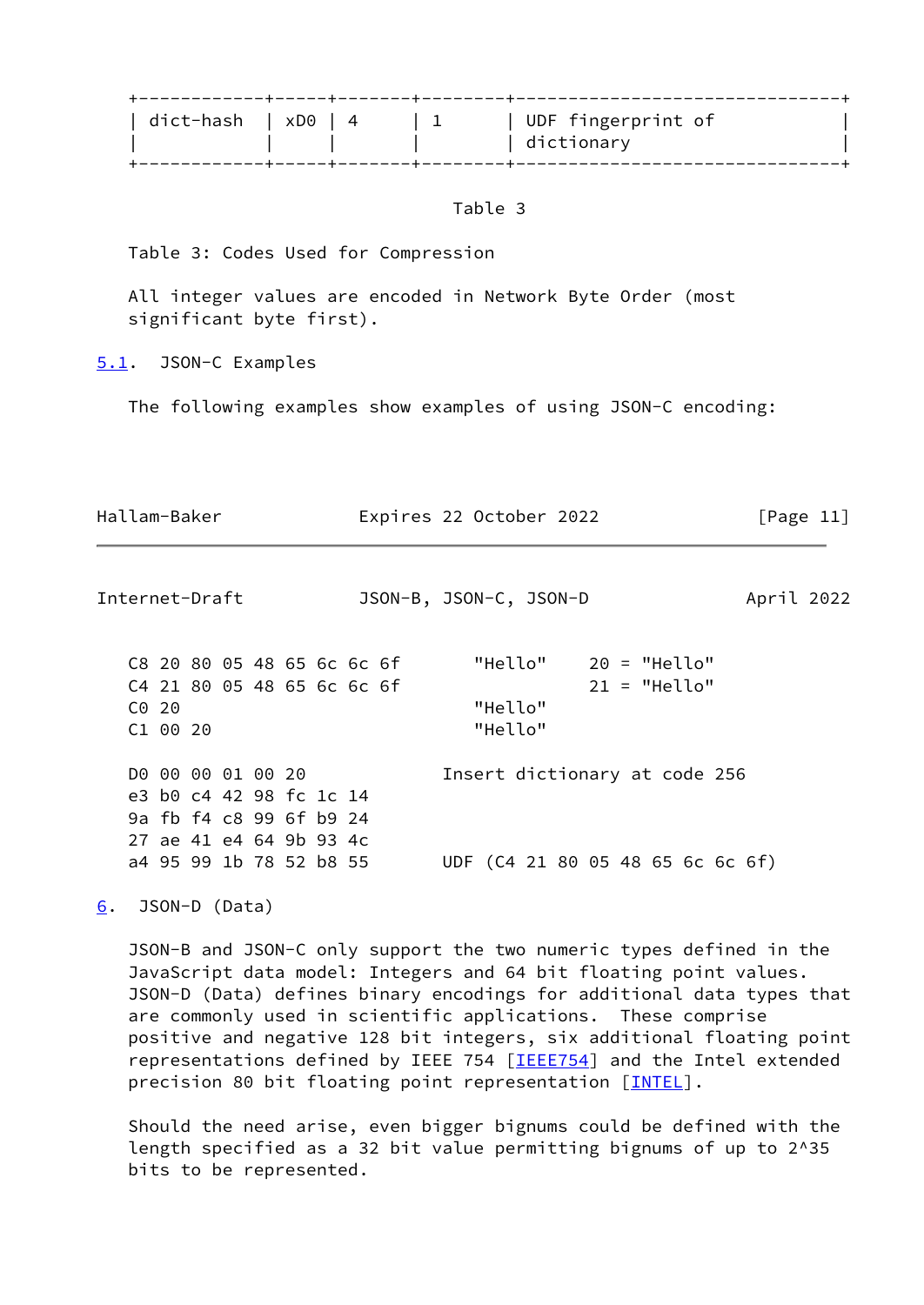d-value = d-integer | d-float d-float = binary16 | binary32 | binary128 | binary80 | decimal32 | decimal64 | decimal 128 The codes for these values are as follows:

Hallam-Baker **Expires 22 October 2022** [Page 12]

<span id="page-13-0"></span>Internet-Draft JSON-B, JSON-C, JSON-D April 2022

|                |                        |                            | Production   Tag   Fixed   Length   Data Description |
|----------------|------------------------|----------------------------|------------------------------------------------------|
| $p$ -int $128$ | $\vert$ xA4 $\vert$ 16 |                            | Positive 128 bit Integer                             |
| $n$ -int $128$ | xAC   16               |                            | Negative 128 bit Integer                             |
| binary16       | x90                    | $\overline{\phantom{0}}^2$ | IEEE 754 Floating Point<br>Binary 16 bit             |
| binary32       | x91   4                |                            | IEEE 754 Floating Point<br>Binary 32 bit             |
| binary128      | x94                    | 16                         | IEEE 754 Floating Point<br>Binary 64 bit             |
| Intel80        | x95                    | 10                         | Intel extended Floating<br>Point 80 bit              |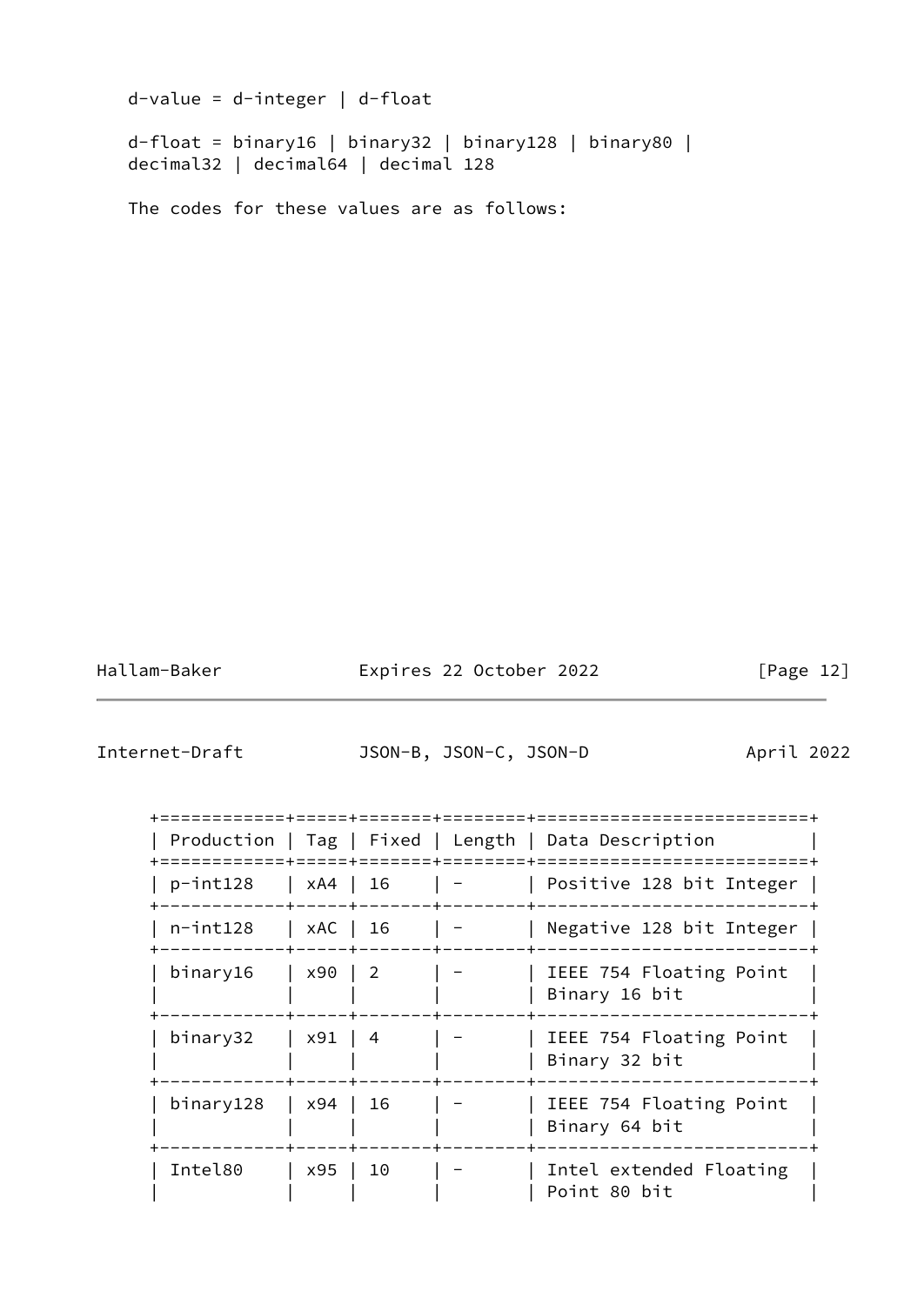| decimal32 $ $ x96 $ $ 4 |          |  | IEEE 754 Floating Point<br>Decimal 32  |
|-------------------------|----------|--|----------------------------------------|
| Decimal64   $x97$   8   | -+-----+ |  | IEEE 754 Floating Point<br>Decimal 64  |
| Decimal128   x98   16   |          |  | IEEE 754 Floating Point<br>Decimal 128 |

#### Table 4

Table 4: Additional Codes for Scientific Data

<span id="page-14-0"></span>[7](#page-14-0). JBCD Frames and Records

 Tag codes in the range xF0-XFF are reserved for specifying markers for \_frames\_ and \_records\_. These tags are not used to encode JSON data, they are only used to encapsulate opaque binary data blobs as a unit.

 A JBCD record consists of consist of the tag, a length and the data item. The length indication provided by the record format allows efficient traversal of a sequence of records in the forward direction only.

| Hallam-Baker |  |
|--------------|--|

|allam-Baker Expires 22 October 2022 [Page 13]

Internet-Draft JSON-B, JSON-C, JSON-D April 2022

 A JBCD Frames consists of consist of the tag, a length and the data item followed by the tag-length sequence repeated with the bytes written in the reverse order. The first length indication allows efficient traversal of a sequence of records in the forward direction and the second allows efficient traversal in the reverse direction.

 (Artwork only available as svg: No external link available, see [draft-hallambaker-jsonbcd-22](https://datatracker.ietf.org/doc/pdf/draft-hallambaker-jsonbcd-22).html for artwork.)

Figure 2: JBCD Records and Frames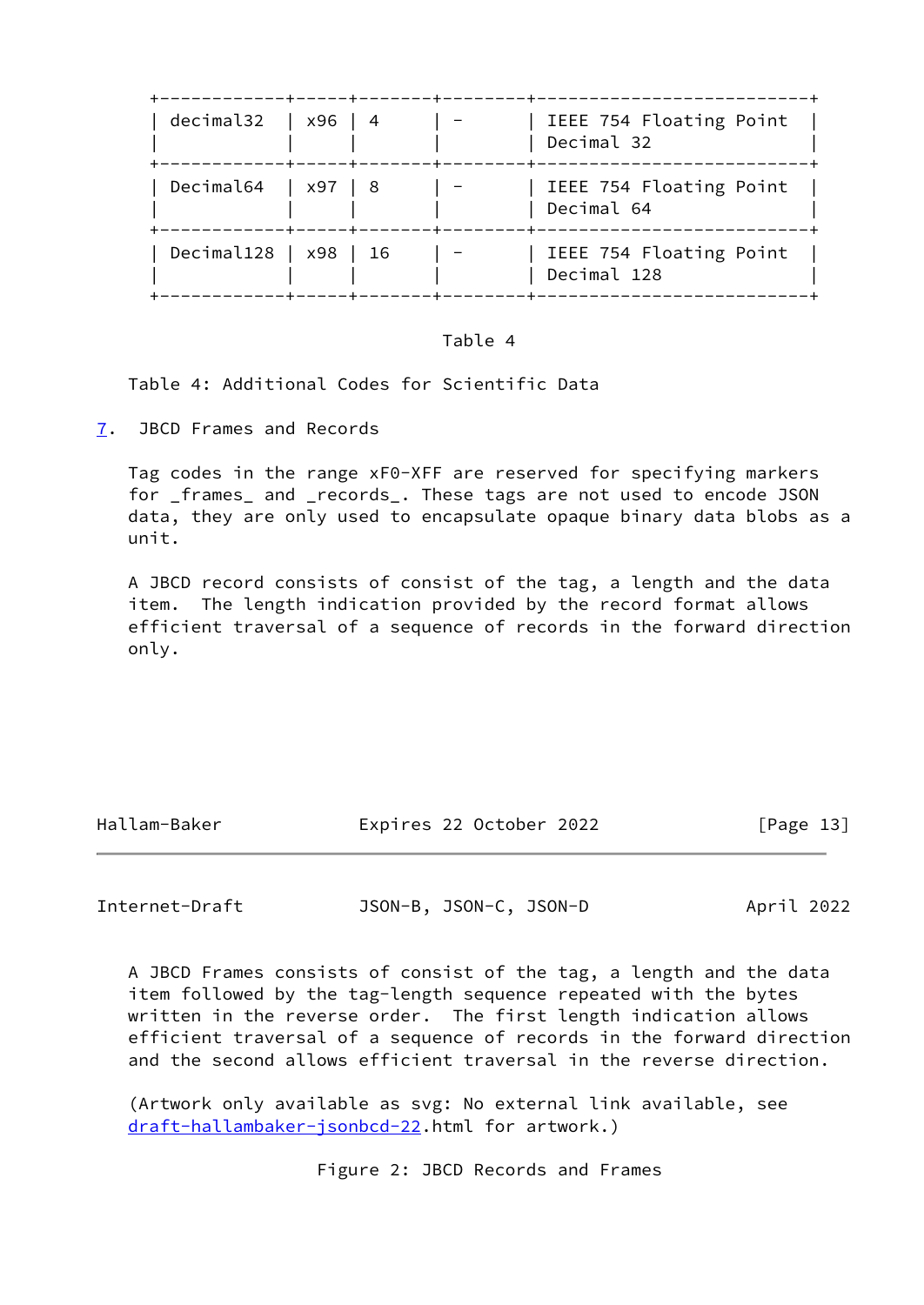The JBCD-Frame tags currently defined are:

|        |               |                                                                          | Production   Tag   Fixed   Length   Data Description |
|--------|---------------|--------------------------------------------------------------------------|------------------------------------------------------|
| uframe | xF0           | $\begin{array}{ccc} \end{array}$                                         | Record, 8 bit length                                 |
| uframe | $\vert$ xF1   | $\begin{array}{c} \begin{array}{c} \end{array} \end{array}$              | Record, 16 bit length                                |
| uframe | xF2           | $\begin{array}{c} \n \begin{array}{ccc} \n 4 \end{array} \n \end{array}$ | Record, 32 bit length                                |
| uframe | xF3           | 8                                                                        | Record, 64 bit length                                |
| bframe | xF4           | $\vert 1 \vert$                                                          | Frame, 8 bit length                                  |
| bframe | $\vert$ xF5   | $\begin{array}{c} \end{array}$                                           | Frame, 16 bit length                                 |
| bframe | xF6           | $\begin{array}{c} \n\end{array}$                                         | Frame, 32 bit length                                 |
| bframe | xF7           | $\mid 8$                                                                 | Frame, 64 bit length                                 |
|        | $xF8-xFF$   - |                                                                          | Reserved                                             |
|        |               |                                                                          |                                                      |

# Table 5

 The author does not expect additional framing tags to be added but codes F8-FF are reserved in case this is desired.

 It may prove convenient to represent message digest values as large integers rather than binary strings. While very few platforms or programming languages support mathematical operations on fixed size integers larger than 64, this is not a major concern since message digests are rarely used for any purpose other than comparison for equality.

<span id="page-15-0"></span>

| Hallam-Baker   | Expires 22 October 2022                              | [Page 14]  |
|----------------|------------------------------------------------------|------------|
| Internet-Draft | JSON-B, JSON-C, JSON-D                               | April 2022 |
|                | Production   Tag   Fixed   Length   Data Description |            |

| p-int128 | Xa4 | 16 | - | Positive 128 bit Integer |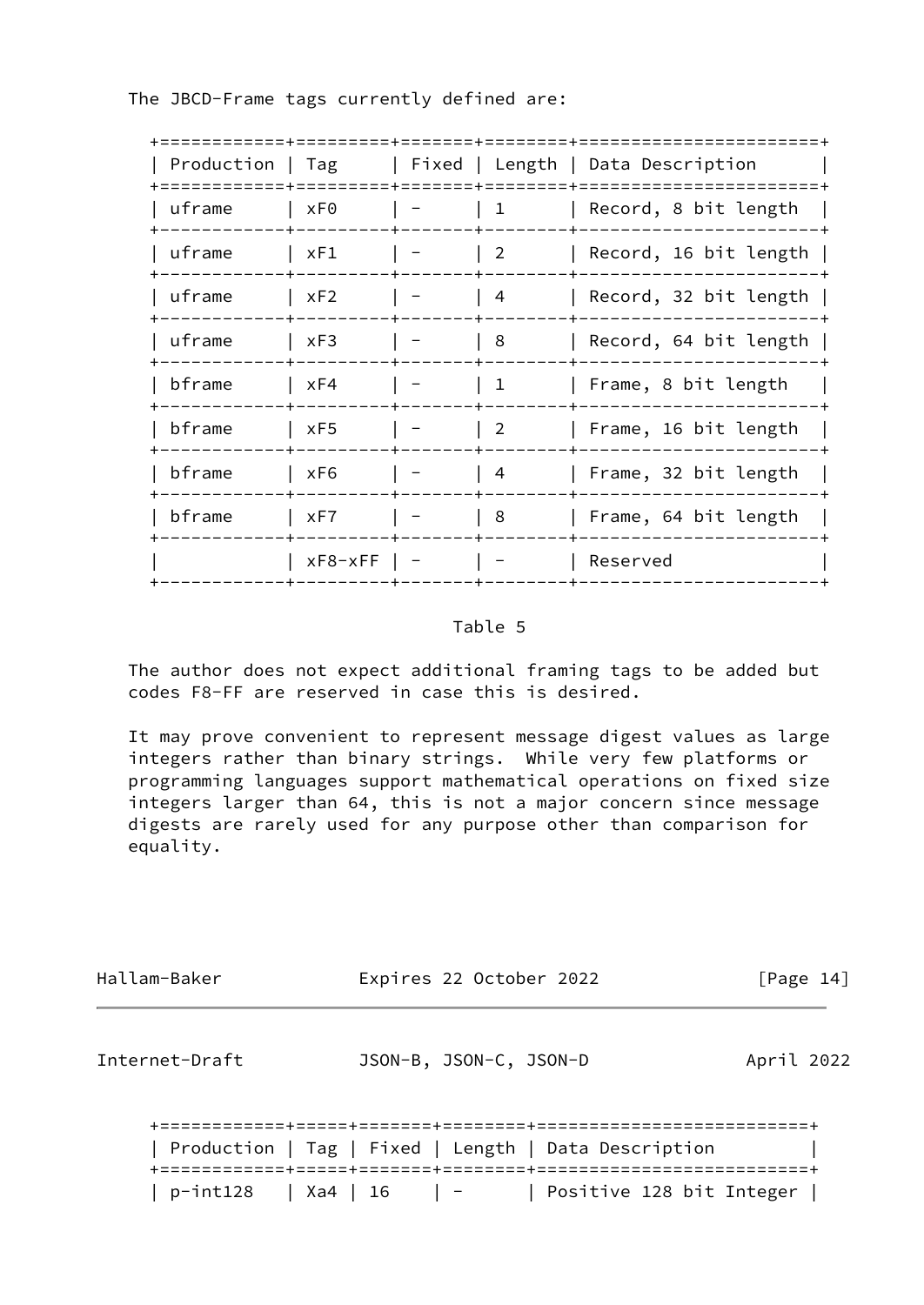| p-int256     Xa5   32 |  |                | Positive 256 bit Integer |
|-----------------------|--|----------------|--------------------------|
| p-int512   Xa6   64   |  | $\overline{a}$ | Positive 512 bit Integer |

## Table 6

# <span id="page-16-0"></span>[8](#page-16-0). JSON-BCD Application Binding

 The JSON serialization format is intentionally limited in the range of data types it supports. To serialize data not supported by the JSON data model, it is necessary to specify a means of transforming the unsupported data type into a supported one.

 In particular JSON does not provide a Date-Time object or a means of encoding binary data except as an array of bytes.

 The JSON-BCD Application Binding specifies a data model designed to support the needs of specifying network protocols and associated static data. The data model is close to that of JSON with three additional types:

- \* Binary data
- \* DateTime
- \* Object of specified type

<span id="page-16-1"></span>[8.1](#page-16-1). JSON Binding

The following data field types are specified:

Integer

Integer values are encoded as JSON number values.

Float

Float values are encoded as JSON number values.

String

Hallam-Baker **Expires 22 October 2022** [Page 15]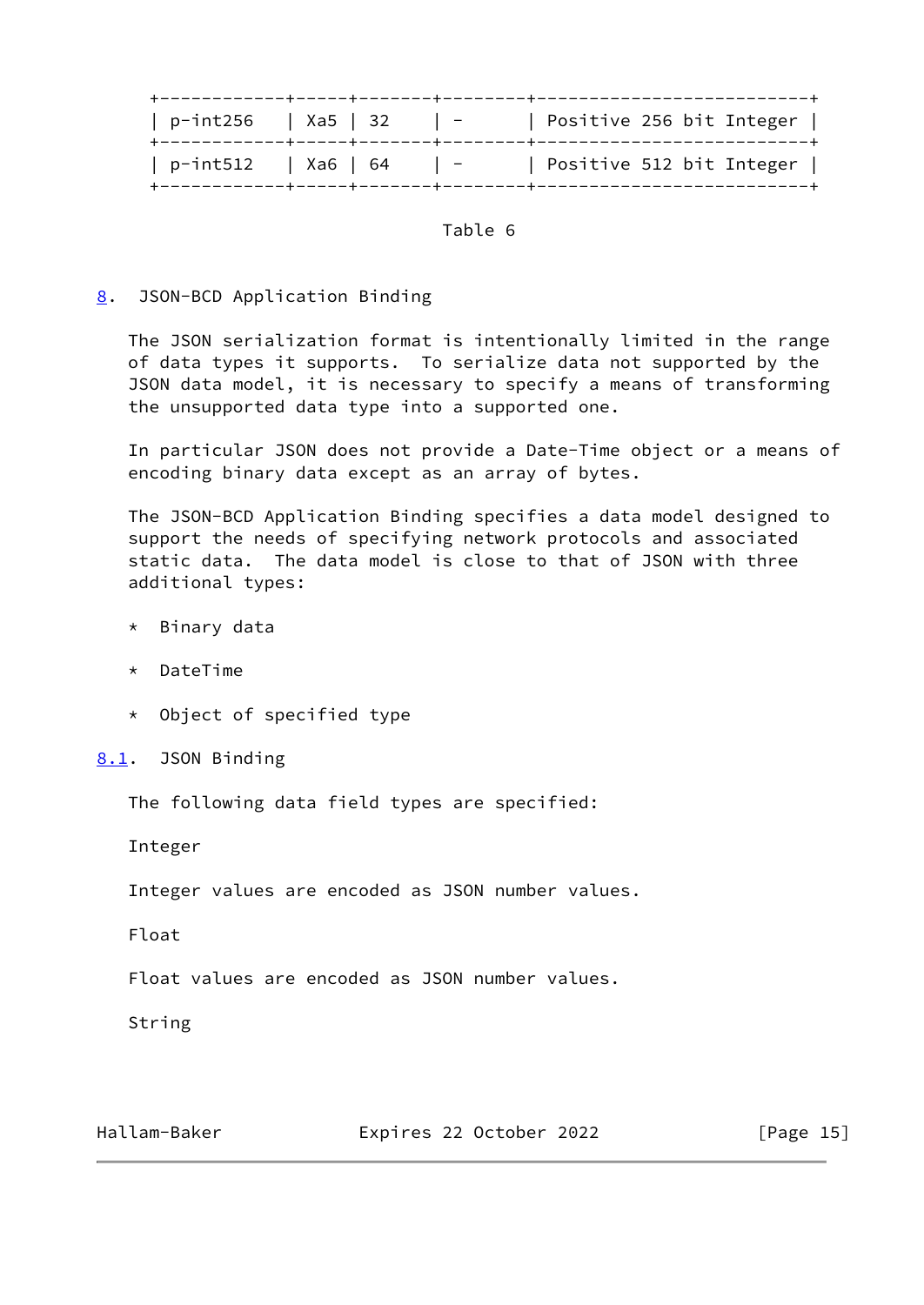<span id="page-17-1"></span>Test strings are encoded as JSON text strings.

Boolean

 Boolean values are encoded as JSON 'false', 'true' or 'null' tokens according to value.

Sequence

Sequences of data items that are encoded as JSON arrays

Object of known type

 Objects whose type is known to the receiver are encoded as JSON objects

Object of variable type

 Objects whose type is not known to the receiver are encoded as JSON objects containing a single field whose name describes the type of the object value and whose value contains the value.

Binary Data

Byte sequences are converted to BASE64-url encoding [\[RFC4648](https://datatracker.ietf.org/doc/pdf/rfc4648)] and encoded as JSON string values.

Date Time

 Date Time values are converted to Internet time format as described in [[RFC3339\]](https://datatracker.ietf.org/doc/pdf/rfc3339) and encoded as JSON string values.

<span id="page-17-0"></span>[8.2](#page-17-0). JSON-B Binding

The JSON-B value allows a superset of the JSON encodings to be used.

Integer

 Integer values are encoded as JSON number values or as JSON-B b-integer values.

Float

 Float values are encoded as JSON number values or as JSON-B b-integer or b-float values.

String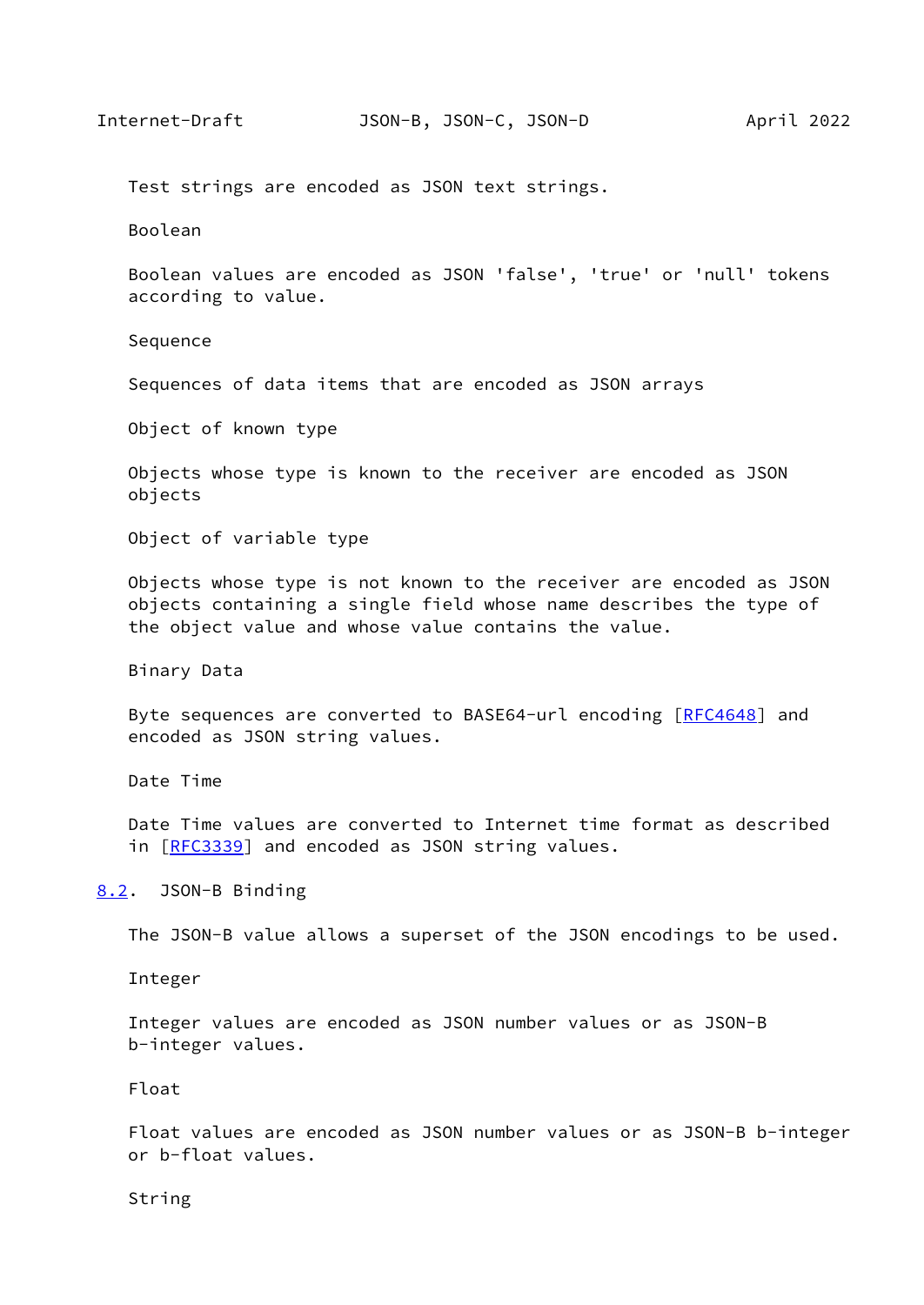<span id="page-18-1"></span>Internet-Draft JSON-B, JSON-C, JSON-D April 2022

 Test strings are encoded as JSON text strings or as JSON-B b-string values.

Boolean

 Boolean values are encoded as JSON 'false', 'true' or 'null' tokens or as JSON-B b-atom values according to value

Sequence

Sequences of data items that are encoded as JSON arrays

Object of known type

 Objects whose type is known to the receiver are encoded as JSON objects

Object of variable type

 Objects whose type is not known to the receiver are encoded as JSON objects containing a single field whose name describes the type of the object value and whose value contains the value.

Binary Data

Byte sequences are converted to BASE64-url encoding [\[RFC4648](https://datatracker.ietf.org/doc/pdf/rfc4648)] and encoded as JSON string values or as JSON-B b-data values.

Date Time

 Date Time values are converted to Internet time format as described in [[RFC3339\]](https://datatracker.ietf.org/doc/pdf/rfc3339) and encoded as JSON string values or as JSON-B b-string values.

#### <span id="page-18-0"></span>[8.3](#page-18-0). Examples

<span id="page-18-2"></span>[9](#page-18-2). Acknowledgements

 This work was assisted by conversations with Nico Williams and other participants on the applications area mailing list.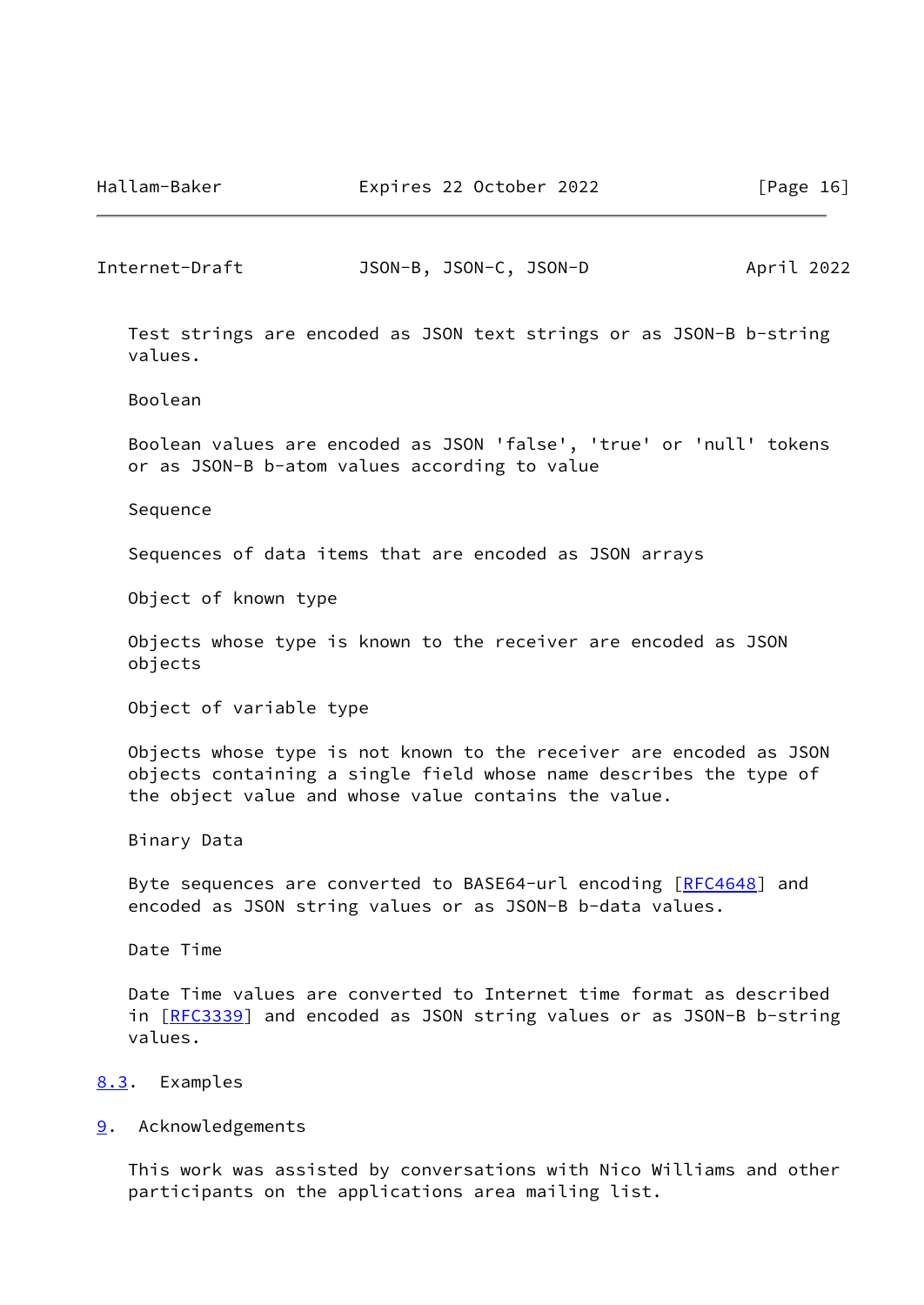#### <span id="page-19-0"></span>[10.](#page-19-0) Security Considerations

 A correctly implemented data encoding mechanism should not introduce new security vulnerabilities. However, experience demonstrates that some data encoding approaches are more prone to introduce vulnerabilities when incorrectly implemented than others.

| Hallam-Baker | Expires 22 October 2022 | [Page 17] |
|--------------|-------------------------|-----------|
|              |                         |           |

<span id="page-19-2"></span>Internet-Draft JSON-B, JSON-C, JSON-D April 2022

 In particular, whenever variable length data formats are used, the possibility of a buffer overrun vulnerability is introduced. While best practice suggests that a coding language with native mechanisms for bounds checking is the best protection against such errors, such approaches are not always followed. While such vulnerabilities are most commonly seen in the design of decoders, it is possible for the same vulnerabilities to be exploited in encoders.

 A common source of such errors is the case where nested length encodings are used. For example, a decoder relies on an outermost length encoding that specifies a length on 50 bytes to allocate memory for the entire result and then attempts to copy a string with a declared length of 1000 bytes within the sequence.

 The extensions to the JSON encoding described in this document are designed to avoid such errors. Length encodings are only used to define the length of x-value constructions which are always terminal and cannot have nested data entries.

<span id="page-19-1"></span>[11.](#page-19-1) IANA Considerations

[TBS list out all the code points that require an IANA registration]

<span id="page-19-3"></span>[12.](#page-19-3) Normative References

#### [\[draft-hallambaker-udf](https://datatracker.ietf.org/doc/pdf/draft-hallambaker-udf)]

 Hallam-Baker, P., "Uniform Data Fingerprint (UDF)", Work in Progress, Internet-Draft, [draft-hallambaker-udf-12](https://datatracker.ietf.org/doc/pdf/draft-hallambaker-udf-12), 6 January 2019, [<https://datatracker.ietf.org/doc/html/](https://datatracker.ietf.org/doc/html/draft-hallambaker-udf-12) [draft-hallambaker-udf-12>](https://datatracker.ietf.org/doc/html/draft-hallambaker-udf-12).

<span id="page-19-4"></span> [IEEE754] IEEE Computer Society, "IEEE Standard for Floating-Point Arithmetic", IEEE 754-2008,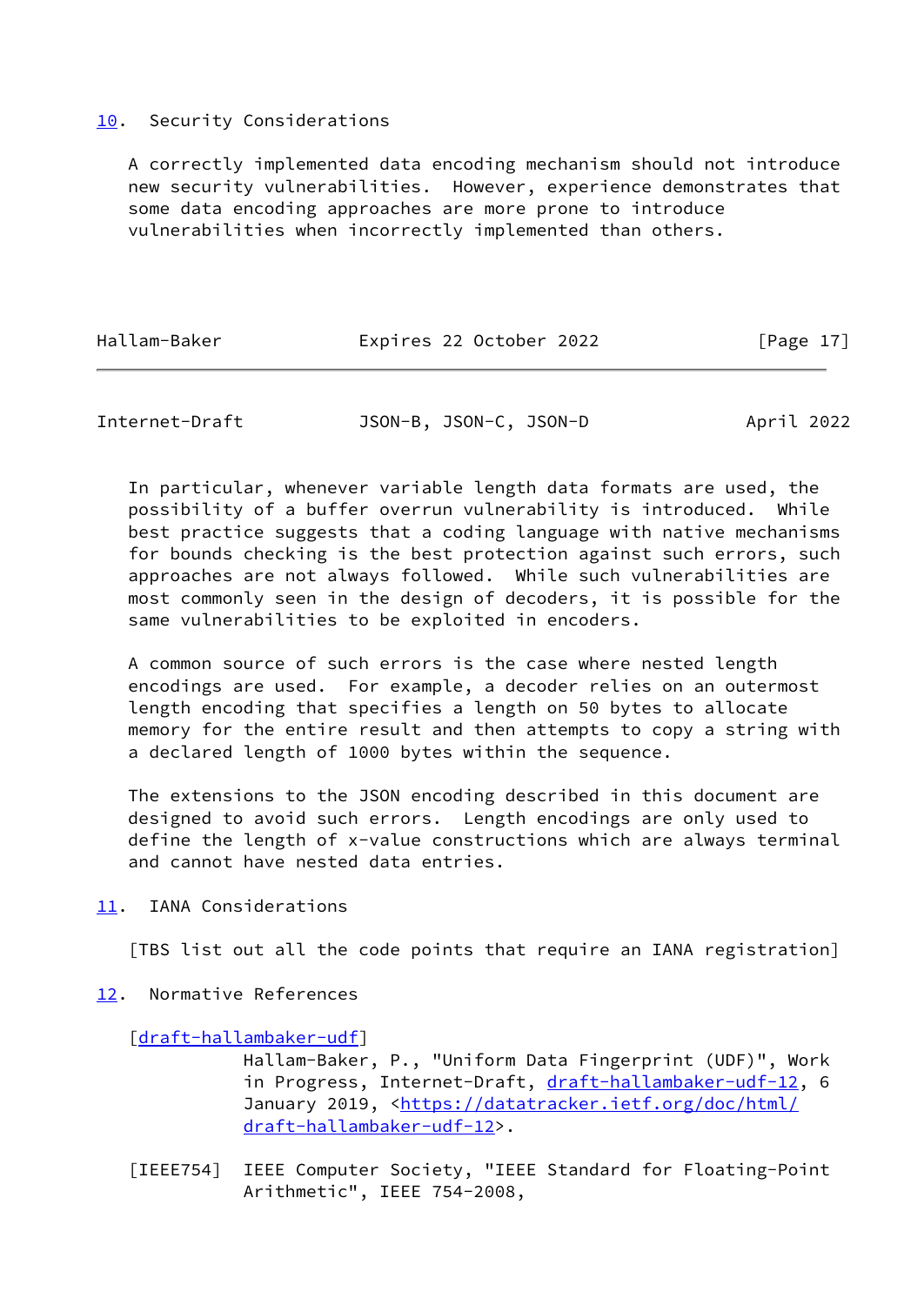DOI 10.1109/IEEESTD.2008.4610935, 29 August 2008, <[https://doi.org/10.1109/IEEESTD.2008.4610935>](https://doi.org/10.1109/IEEESTD.2008.4610935).

- <span id="page-20-2"></span>[INTEL] Intel Corp., "Unknown".
- [RFC3339] Klyne, G. and C. Newman, "Date and Time on the Internet: Timestamps", [RFC 3339](https://datatracker.ietf.org/doc/pdf/rfc3339), DOI 10.17487/RFC3339, July 2002, <<https://www.rfc-editor.org/rfc/rfc3339>>.
- [RFC4648] Josefsson, S., "The Base16, Base32, and Base64 Data Encodings", [RFC 4648,](https://datatracker.ietf.org/doc/pdf/rfc4648) DOI 10.17487/RFC4648, October 2006, <<https://www.rfc-editor.org/rfc/rfc4648>>.

<span id="page-20-1"></span>

| Hallam-Baker   | Expires 22 October 2022 | $\lceil \text{Page 18} \rceil$ |
|----------------|-------------------------|--------------------------------|
|                |                         |                                |
| Internet-Draft | JSON-B, JSON-C, JSON-D  | April 2022                     |

- [RFC7159] Bray, T., "The JavaScript Object Notation (JSON) Data Interchange Format", [RFC 7159](https://datatracker.ietf.org/doc/pdf/rfc7159), DOI 10.17487/RFC7159, March 2014, [<https://www.rfc-editor.org/rfc/rfc7159](https://www.rfc-editor.org/rfc/rfc7159)>.
- <span id="page-20-0"></span>[13.](#page-20-0) Informative References

[\[draft-hallambaker-mesh-architecture](https://datatracker.ietf.org/doc/pdf/draft-hallambaker-mesh-architecture)]

 Hallam-Baker, P., "Mathematical Mesh 3.0 Part I: Architecture Guide", Work in Progress, Internet-Draft, [draft-hallambaker-mesh-architecture-19](https://datatracker.ietf.org/doc/pdf/draft-hallambaker-mesh-architecture-19), 25 October 2021, <[https://datatracker.ietf.org/doc/html/draft-hallambaker](https://datatracker.ietf.org/doc/html/draft-hallambaker-mesh-architecture-19) [mesh-architecture-19>](https://datatracker.ietf.org/doc/html/draft-hallambaker-mesh-architecture-19).